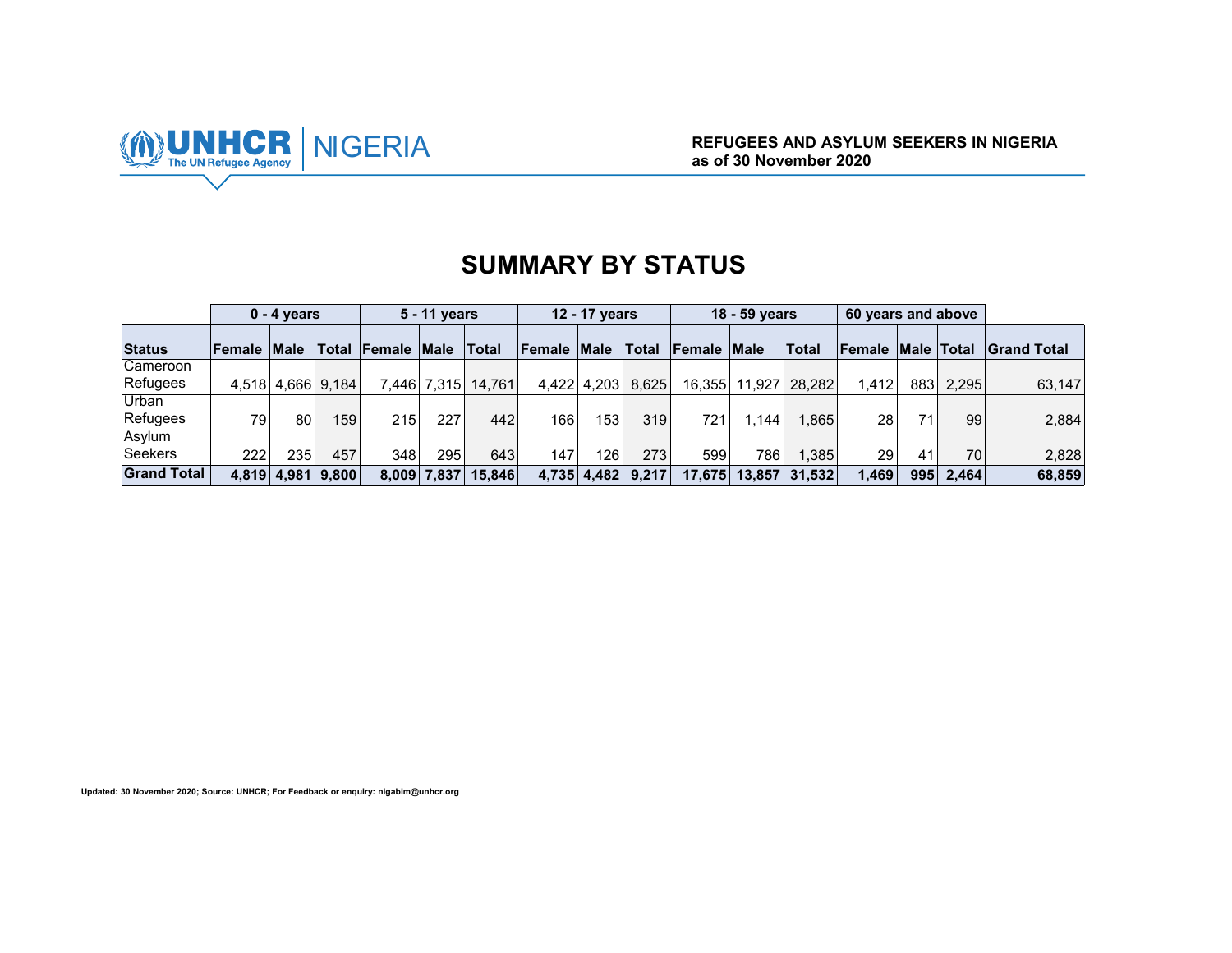

#### **AGE AND GENDER BREAKDOWN OF REFUGEES AND ASYLUM SEEKERS IN NIGERIA BY COUNTRY OF ORIGIN**

|                             |                       |              | $0 - 4$ years  |                |                | 5 - 11 years |                |        | 12 - 17 years  |                |                | 18 - 59 years  |                | 60 years and above       |                |                |                       |
|-----------------------------|-----------------------|--------------|----------------|----------------|----------------|--------------|----------------|--------|----------------|----------------|----------------|----------------|----------------|--------------------------|----------------|----------------|-----------------------|
| <b>Country of</b><br>Origin | <b>Status</b>         | lFemale Male |                | <b>Total</b>   | Female Male    |              | <b>Total</b>   | Female | <b>Male</b>    | <b>Total</b>   | Female         | <b>Male</b>    | <b>Total</b>   | <b>Female Male Total</b> |                |                | Grand<br><b>Total</b> |
|                             | Refugees              |              |                |                |                |              |                |        |                |                |                | 5              | 5              |                          |                |                |                       |
| Afghanistan                 | Total                 |              |                |                |                |              |                |        |                |                |                | 5              | 5              |                          |                |                |                       |
|                             | Asylum Seekers        |              |                |                |                |              |                |        |                |                |                |                |                |                          |                |                |                       |
| Belgium                     | Total                 |              |                |                |                |              |                |        |                |                |                |                |                |                          |                |                |                       |
|                             | Refugees              |              |                |                |                |              | $\overline{2}$ |        |                |                | $\overline{2}$ |                | $\overline{2}$ |                          |                |                |                       |
| <b>Benin</b>                | <b>Asylum Seekers</b> |              |                |                |                |              |                |        |                |                |                |                |                |                          |                |                |                       |
|                             | Total                 |              |                |                |                |              | $\overline{2}$ |        |                |                | 2              |                | 3              |                          |                |                |                       |
|                             | Refugees              | 4,531        | 4.680          | 9,211          | 7,476          | 7,339        | 14,815         | 4,441  | 4,218          | 8,659          | 16,473         | 12,135         | 28,608         | 1,418                    |                | 893 2,311      | 63,604                |
| Cameroon                    | <b>Asylum Seekers</b> | 11           | 20             | 31             | 26             | 15           | 41             | 13     | 12             | 25             | 145            | 280            | 425            | 3                        | 11             | 14             | 536                   |
|                             | Total                 | 4,542        | 4,700          | 9,242          | 7,502          | 7,354        | 14,856         | 4,454  | 4,230          | 8,684          | 16,618         | 12,415         | 29,033         | 1,421                    | 904            | 2,325          | 64,140                |
| Central                     | Refugees              | 25           | 21             | 46             | 75             | 75           | 150            | 71     | 55             | 126            | 222            | 148            | 370            | 14                       | 4              | 18             | 710                   |
| African                     | <b>Asylum Seekers</b> | 12           | 18             | 30             | 38             | 41           | 79             | 26     | 27             | 53             | 94             | 62             | 156            | $\overline{7}$           | 6              | 13             | 331                   |
| Republic                    | Total                 | 37           | 39             | 76             | 113            | 116          | 229            | 97     | 82             | 179            | 316            | 210            | 526            | 21                       | 10             | 31             | 1,041                 |
|                             | Refugees              |              |                |                | 6              | 9            | 15             | 8      | 3              | 11             | 24             | 33             | 57             |                          | 3              | $\overline{3}$ | 87                    |
| Chad                        | <b>Asylum Seekers</b> |              | 2              | $\overline{2}$ | $\overline{2}$ |              | 3              | 3      | $\overline{2}$ | 5 <sup>1</sup> | $\overline{2}$ | 14             | 16             | 0                        |                |                | 27                    |
|                             | Total                 |              | 3              | 3              | 8              | 10           | 18             | 11     | 5              | 16             | 26             | 47             | 73             | $\mathbf 0$              | 4              | 4              | 114                   |
| China                       | Asylum Seekers        |              |                |                |                |              |                |        |                |                |                |                |                |                          |                |                |                       |
|                             | Total                 |              |                |                |                |              |                |        |                |                |                |                |                |                          |                |                |                       |
|                             | Refugees              |              |                |                |                |              |                |        |                |                |                |                | $\overline{2}$ |                          |                |                |                       |
| Republic of<br>Congo        | <b>Asylum Seekers</b> |              |                |                |                |              |                |        |                |                |                | 3              | 4              |                          |                |                |                       |
|                             | Total                 |              |                |                |                |              |                |        | $\overline{2}$ | $\overline{2}$ | $\overline{2}$ | $\overline{4}$ | 6              |                          |                |                | 9                     |
|                             | Refugees              | 8            | $\overline{2}$ | 10             | 8              | 10           | 18             | 6      | 9              | 15             | 26             | 65             | 91             |                          | $\overline{2}$ | $\overline{2}$ | 136                   |
| Côte d'Ivoire               | <b>Asylum Seekers</b> |              |                | $\mathbf{1}$   |                | 2            | $\overline{2}$ |        |                |                |                | 5              | 6              |                          |                |                | 9                     |
|                             | Total                 | 8            | 3              | 11             | 8              | 12           | 20             | 6      | 9              | 15             | 27             | 70             | 97             |                          | $\overline{2}$ | $\overline{2}$ | 145                   |
| Democratic                  | Refugees              | 13           | 15             | 28             | 47             | 50           | 97             | 39     | 48             | 87             | 175            | 246            | 421            | $\mathbf 1$              | 18             | 19             | 652                   |
| Republic of                 | Asylum Seekers        | 3            | 5              | 8              | 14             | 9            | 23             |        | 5              | 12             | 32             | 62             | 94             |                          |                | 2              | 139                   |
| the Congo                   | Total                 | 16           | 20             | 36             | 61             | 59           | 120            | 46     | 53             | 99             | 207            | 308            | 515            | $\sqrt{2}$               | 19             | 21             | 791                   |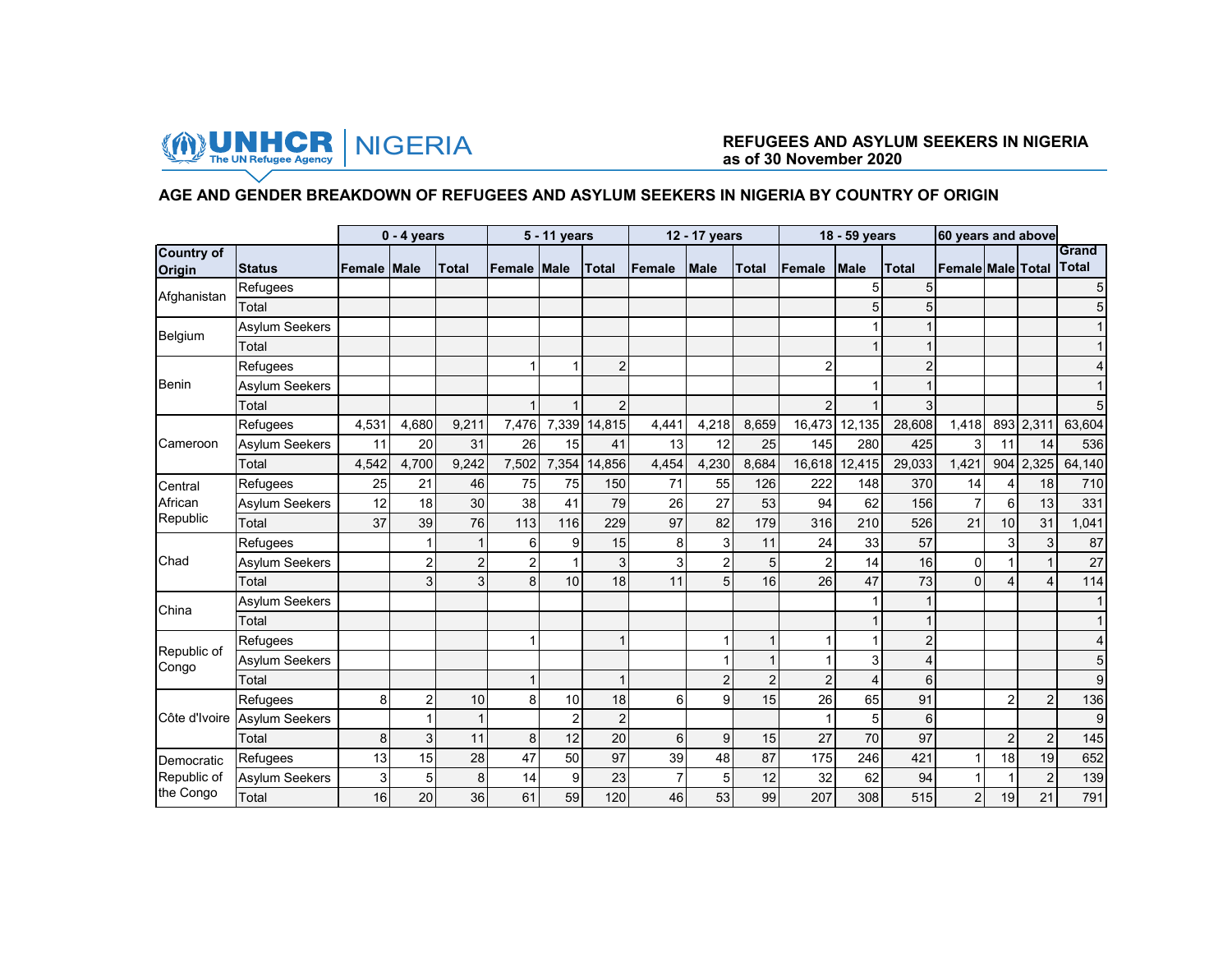|                             |                       |                | $0 - 4$ years  |                         |                    | 5 - 11 years            |                |        | 12 - 17 years  |                |                | 18 - 59 years    |                | 60 years and above |              |                |                              |
|-----------------------------|-----------------------|----------------|----------------|-------------------------|--------------------|-------------------------|----------------|--------|----------------|----------------|----------------|------------------|----------------|--------------------|--------------|----------------|------------------------------|
| <b>Country of</b><br>Origin | <b>Status</b>         | Female Male    |                | <b>Total</b>            | <b>Female Male</b> |                         | <b>Total</b>   | Female | <b>Male</b>    | <b>Total</b>   | Female         | <b>Male</b>      | Total          | Female Male Total  |              |                | <b>Grand</b><br><b>Total</b> |
|                             | Asylum Seekers        |                |                |                         |                    |                         |                |        |                |                |                | 4                | 4              |                    |              |                |                              |
| Egypt                       | Total                 |                |                |                         |                    |                         |                |        |                |                |                | $\overline{4}$   | 4              |                    |              |                |                              |
|                             | Refugees              |                |                |                         |                    |                         |                |        |                |                |                |                  | -1             | 1                  |              | $\mathbf{1}$   | 2                            |
| Equatorial<br>Guinea        | <b>Asylum Seekers</b> |                |                |                         |                    |                         |                |        |                |                |                | 1                | $\overline{1}$ |                    |              |                |                              |
|                             | Total                 |                |                |                         |                    |                         |                |        |                |                |                | $\mathbf{1}$     | $\overline{2}$ | $\mathbf{1}$       |              | $\mathbf{1}$   | 3                            |
|                             | Refugees              | 1              |                | 1                       | 3                  | 4                       | $\overline{7}$ |        |                | 1              | 6              | 15               | 21             |                    |              |                | 30                           |
| Eritrea                     | Asylum Seekers        |                | 2              | 3                       |                    | $\overline{2}$          | $\overline{2}$ |        |                |                | $\overline{2}$ | 4                | 6              |                    |              |                | 11                           |
|                             | Total                 | $\overline{2}$ | $\overline{c}$ | $\overline{\mathbf{4}}$ | 3                  | 6                       | 9              | 1      |                | -1             | 8              | 19               | 27             |                    |              |                | 41                           |
|                             | Refugees              |                |                |                         |                    |                         |                |        |                |                |                |                  | $\overline{1}$ | $\mathbf 1$        | 1            | $\overline{2}$ | 3                            |
| Ethiopia                    | <b>Asylum Seekers</b> |                |                |                         |                    |                         |                |        |                |                |                | 1                | $\overline{2}$ |                    |              |                | $\overline{2}$               |
|                             | Total                 |                |                |                         |                    |                         |                |        |                |                | 2              | $\mathbf{1}$     | 3              | $\mathbf{1}$       | 1            | $\mathbf 2$    | 5                            |
|                             | Refugees              |                |                |                         |                    |                         |                |        |                |                |                |                  |                | $\mathbf{1}$       |              | $\mathbf{1}$   |                              |
| Georgia                     | Total                 |                |                |                         |                    |                         |                |        |                |                |                |                  |                |                    |              |                |                              |
|                             | Refugees              |                |                |                         |                    |                         |                |        |                |                | $\overline{2}$ |                  | $\overline{c}$ |                    | 1            | 1              | 3                            |
| Ghana                       | Asylum Seekers        | 1              |                | 1                       |                    |                         |                |        | 1              |                | 3              |                  | 3              |                    |              |                | 5                            |
|                             | Total                 | 1              |                | 1                       |                    |                         |                |        | 1              | $\mathbf{1}$   | 5              |                  | 5              |                    | 1            | 1              | 8                            |
|                             | Refugees              |                |                |                         |                    |                         | $\mathbf 1$    |        | $\overline{c}$ | $\overline{c}$ | 6              | $\overline{7}$   | 13             |                    | 1            | $\mathbf{1}$   | 17                           |
| Guinea                      | Asylum Seekers        |                |                |                         |                    |                         |                |        | 1              | $\mathbf{1}$   | ŕ              | $\overline{2}$   | 3              |                    |              |                | 4                            |
|                             | Total                 |                |                |                         | 1                  |                         | $\overline{1}$ |        | 3              | $\mathbf{3}$   | $\overline{7}$ | $\overline{9}$   | 16             |                    | 1            | 1              | 21                           |
| Guinea-                     | Refugees              |                |                |                         |                    |                         |                |        |                |                | $\overline{2}$ | 3                | 5              |                    |              |                | 5                            |
| <b>Bissau</b>               | Total                 |                |                |                         |                    |                         |                |        |                |                | $\overline{c}$ | 3 <sup>1</sup>   | 5              |                    |              |                |                              |
| Indonesia                   | <b>Asylum Seekers</b> |                |                |                         |                    |                         |                |        |                |                |                |                  | $\mathbf 1$    |                    |              |                |                              |
|                             | Total                 |                |                |                         |                    |                         |                |        |                |                |                |                  | -1             |                    |              |                |                              |
|                             | Asylum Seekers        |                |                |                         |                    |                         |                |        |                |                |                | 1                | $\overline{1}$ |                    |              |                |                              |
| Iran                        | Total                 |                |                |                         |                    |                         |                |        |                |                |                | $\mathbf{1}$     | $\mathbf{1}$   |                    |              |                |                              |
|                             | Refugees              |                |                |                         |                    |                         |                |        |                |                |                | $\sqrt{2}$       | $\overline{c}$ |                    |              |                |                              |
| Iraq                        | Total                 |                |                |                         |                    |                         |                |        |                |                |                | $\overline{c}$   | $\overline{c}$ |                    |              |                | 2                            |
|                             | Refugees              |                |                |                         |                    |                         |                |        |                |                |                |                  | $\mathbf{1}$   | $\mathbf{1}$       |              | 1              | $\overline{c}$               |
| Kyrgyzstan                  | Total                 |                |                |                         |                    |                         |                |        |                |                |                |                  | $\mathbf{1}$   | $\mathbf{1}$       |              | $\overline{1}$ | $\mathbf 2$                  |
|                             | Refugees              |                |                |                         |                    |                         |                |        |                |                |                | 1                | $\mathbf{1}$   |                    |              |                |                              |
| Lebanon                     | Asylum Seekers        |                |                |                         |                    | $\overline{\mathbf{c}}$ | $\overline{c}$ |        |                |                | 3              | $\boldsymbol{9}$ | 12             |                    | 1            | 1              | 15                           |
|                             | Total                 |                |                |                         |                    | $\overline{a}$          | $\overline{c}$ |        |                |                | 3              | 10               | 13             |                    | $\mathbf{1}$ | $\mathbf{1}$   | 16                           |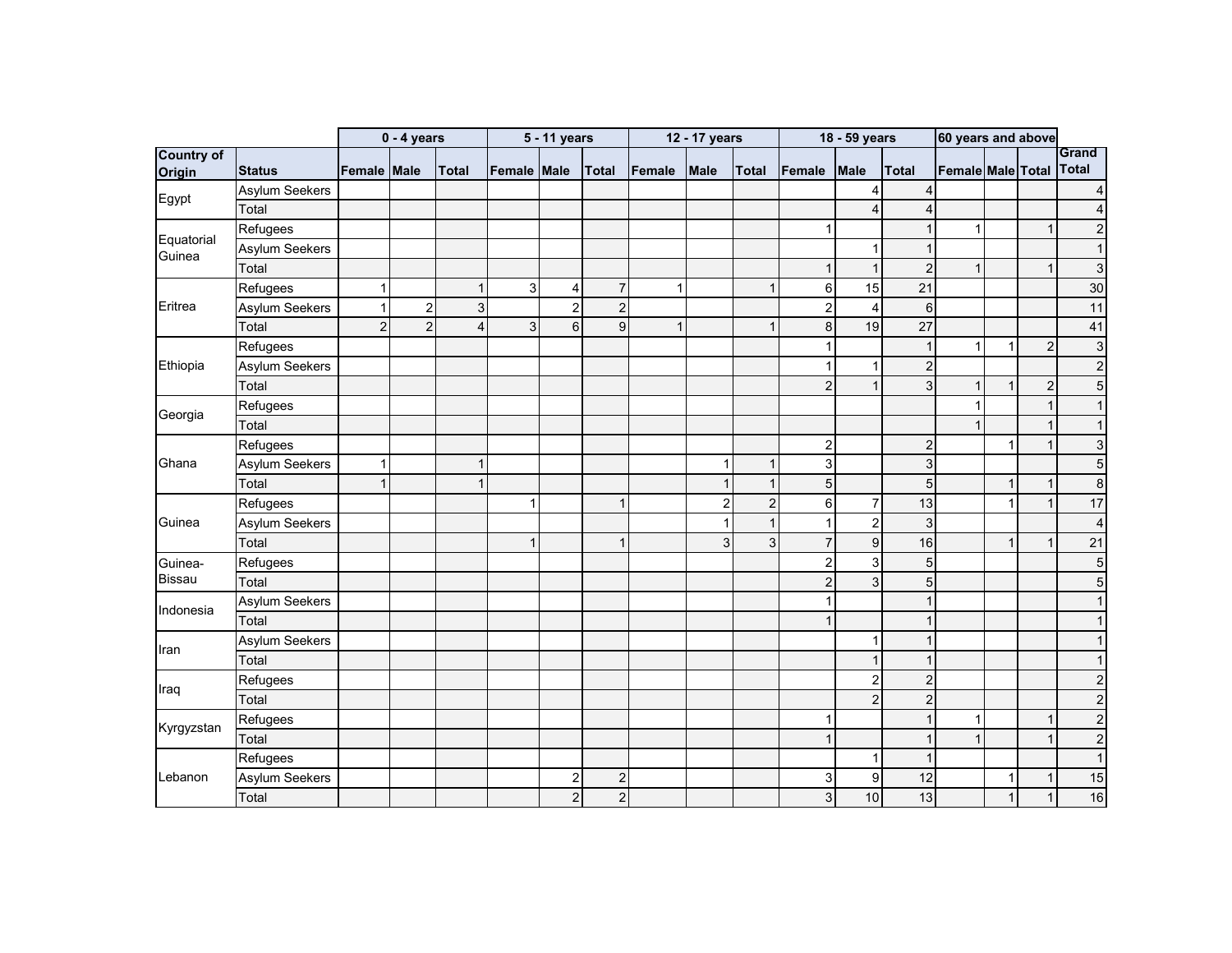|                             |                       |                    | $0 - 4$ years |                |                | 5 - 11 years   |                 |                | 12 - 17 years  |                  |                | 18 - 59 years  |                | 60 years and above |                |                           |                              |
|-----------------------------|-----------------------|--------------------|---------------|----------------|----------------|----------------|-----------------|----------------|----------------|------------------|----------------|----------------|----------------|--------------------|----------------|---------------------------|------------------------------|
| <b>Country of</b><br>Origin | <b>Status</b>         | <b>Female Male</b> |               | <b>Total</b>   | Female         | Male           | <b>Total</b>    | <b>Female</b>  | <b>Male</b>    | <b>Total</b>     | Female         | <b>Male</b>    | Total          | Female Male Total  |                |                           | <b>Grand</b><br><b>Total</b> |
|                             | Refugees              |                    |               |                |                |                |                 |                |                |                  | 5              | 3              | 8              |                    |                |                           | 10                           |
| Liberia                     | Asylum Seekers        | 1                  |               | $\overline{1}$ |                | 1              |                 |                |                |                  |                | $\overline{3}$ | 4              |                    |                |                           |                              |
|                             | Total                 |                    |               | 1              |                |                |                 | 1              |                | $\mathbf 1$      | 6              | $6 \mid$       | 12             |                    |                | $\mathbf{1}$              | 16                           |
|                             | Refugees              |                    |               |                |                |                | -1              |                |                |                  |                | 1              | $\mathbf{1}$   |                    |                |                           | $\overline{\mathbf{c}}$      |
| Libya                       | Total                 |                    |               |                |                | 1              | $\overline{1}$  |                |                |                  |                | $\mathbf{1}$   | $\overline{1}$ |                    |                |                           | $\overline{c}$               |
|                             | Refugees              | $\overline{4}$     | 3             | $\overline{7}$ | 7              | $\overline{7}$ | 14              | 6              | 6              | 12               | 21             | 83             | 104            | $\mathbf{1}$       | $\overline{7}$ | 8                         | 145                          |
| Mali                        | Asylum Seekers        |                    |               |                |                |                |                 | 1              | $\overline{c}$ | 3                | $\overline{4}$ | 9              | 13             |                    |                |                           | 16                           |
|                             | Total                 | 4                  | 3             | $\overline{7}$ | $\overline{7}$ | $\overline{7}$ | 14              | $\overline{7}$ | 8              | 15               | 25             | 92             | 117            | $\mathbf{1}$       | $\overline{7}$ | 8                         | 161                          |
| Morocco                     | Refugees              |                    |               |                |                |                |                 |                |                |                  |                |                | $\mathbf 1$    |                    |                |                           |                              |
|                             | Total                 |                    |               |                |                |                |                 |                |                |                  |                |                | $\overline{1}$ |                    |                |                           |                              |
|                             | Refugees              |                    |               |                | 1              | 1              | $\overline{c}$  |                |                |                  | $\overline{2}$ | $\mathbf{1}$   | 3              |                    | 1              | $\mathbf 1$               | 6                            |
| Niger                       | <b>Asylum Seekers</b> | 188                | 178           | 366            | 263            | 208            | 471             | 89             | 71             | 160              | 270            | 134            | 404            | 15                 | 13             | 28                        | 1,429                        |
|                             | Total                 | 188                | 178           | 366            | 264            | 209            | 473             | 89             | 71             | 160              | 272            | 135            | 407            | 15                 | 14             | 29                        | 1,435                        |
| Occupied                    | Refugees              |                    |               |                |                |                |                 |                |                |                  | 4              | $\overline{7}$ | 11             |                    | 3              | $\ensuremath{\mathsf{3}}$ | 14                           |
| Palestinian                 | <b>Asylum Seekers</b> |                    | 1             | $\mathbf{1}$   |                |                |                 |                |                |                  | $\overline{c}$ | 8              | 10             | $\mathbf{1}$       | $\overline{2}$ | $\overline{3}$            | 14                           |
| Territory                   | Total                 |                    | 1             | $\overline{1}$ |                |                |                 |                |                |                  | 6              | 15             | 21             | $\mathbf{1}$       | 5              | 6                         | 28                           |
| Rwanda                      | Refugees              |                    |               |                |                |                |                 |                |                |                  |                |                | $\mathbf{1}$   |                    |                |                           |                              |
|                             | Total                 |                    |               |                |                |                |                 |                |                |                  |                |                | $\mathbf{1}$   |                    |                |                           |                              |
|                             | Refugees              |                    |               |                |                | 1              |                 |                | $\overline{2}$ | 3                | 12             | $\overline{7}$ | 19             |                    |                |                           | 23                           |
| Sierra Leone                | <b>Asylum Seekers</b> |                    |               |                |                |                |                 |                |                |                  | 3              | $\mathbf{1}$   | $\overline{4}$ |                    |                |                           | 4                            |
|                             | Total                 |                    |               |                |                | 1              |                 |                | $\overline{2}$ | 3                | 15             | 8              | 23             |                    |                |                           | 27                           |
| Republic of                 | Refugees              |                    |               |                |                |                |                 |                |                |                  |                | $\overline{2}$ | $\overline{c}$ |                    |                |                           | $\overline{2}$               |
| South Sudan                 | Total                 |                    |               |                |                |                |                 |                |                |                  |                | $\overline{2}$ | $\overline{c}$ |                    |                |                           | 2                            |
| Sri Lanka                   | Refugees              |                    |               |                |                |                |                 |                |                |                  |                | $\overline{2}$ | $\overline{c}$ |                    | $\mathbf{1}$   | $\mathbf{1}$              | 3                            |
|                             | Total                 |                    |               |                |                |                |                 |                |                |                  |                | $\overline{2}$ | $\overline{2}$ |                    |                | $\mathbf{1}$              | 3                            |
|                             | Refugees              |                    |               |                | $\overline{2}$ | 6              | 8               | 4              | $\overline{2}$ | $6 \overline{6}$ | 6              | 25             | 31             |                    | $\overline{2}$ | $\overline{2}$            | 47                           |
| Sudan                       | Asylum Seekers        |                    |               |                |                |                | $\overline{1}$  |                |                | $\mathbf{1}$     | f              | 5              | 6              |                    |                | $\mathbf{1}$              | 9                            |
|                             | Total                 |                    |               |                | 3              | 6              | 9               | 5              | $\overline{2}$ | $\overline{7}$   | $\overline{7}$ | 30             | 37             |                    | 3              | 3                         | 56                           |
|                             | Refugees              | 1                  | 10            | 11             | 13             | 12             | $\overline{25}$ | $\overline{c}$ | $\overline{4}$ | $\,6$            | 30             | 222            | 252            | $\mathbf{1}$       | 13             | 14                        | 308                          |
| Syrian Arab<br>Republic     | <b>Asylum Seekers</b> | 4                  | 8             | 12             | $\overline{2}$ | 6              | 8               | $\overline{2}$ | $\overline{2}$ | $\overline{4}$   | 21             | 152            | 173            | $\overline{2}$     | 5              | $\overline{7}$            | 204                          |
|                             | Total                 | 5                  | 18            | 23             | 15             | 18             | 33              | $\overline{4}$ | 6              | 10               | 51             | 374            | 425            | $\mathbf{3}$       | 18             | 21                        | 512                          |
| Togo                        | Refugees              |                    | 1             | $\mathbf{1}$   | 3              | 4              | $\overline{7}$  | $\overline{2}$ | 1              | 3                | 5              | 8              | 13             |                    | $\overline{2}$ | $\overline{\mathbf{c}}$   | 26                           |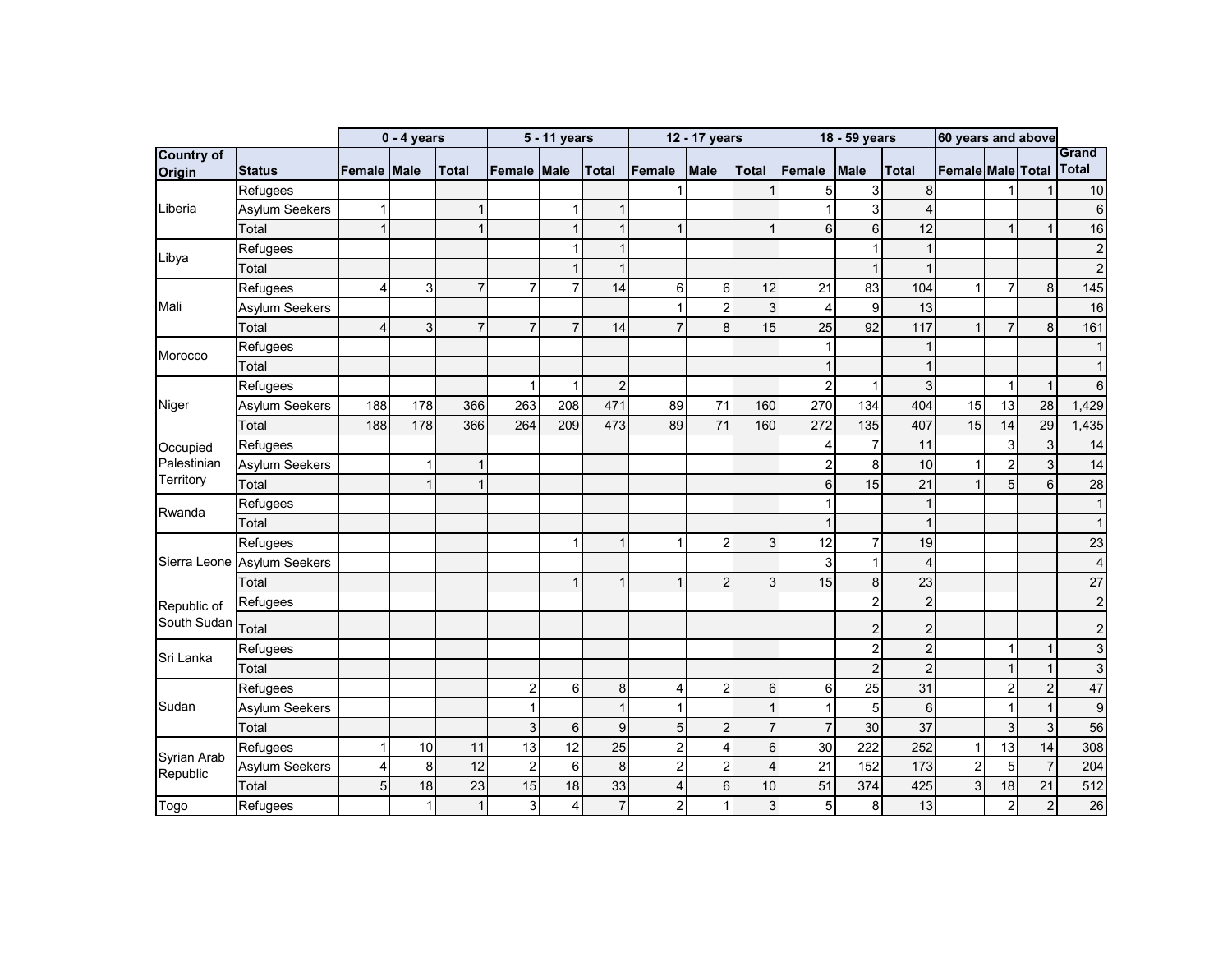|                                    |                             |                 | $0 - 4$ years   |       |                 | 5 - 11 years |              |        | 12 - 17 years |                 |                 | 18 - 59 years   |              | 60 years and above        |    |           |                              |
|------------------------------------|-----------------------------|-----------------|-----------------|-------|-----------------|--------------|--------------|--------|---------------|-----------------|-----------------|-----------------|--------------|---------------------------|----|-----------|------------------------------|
| <b>Country of</b><br><b>Origin</b> | <b>Status</b>               | Female Male     |                 | Total | Female Male     |              | <b>Total</b> | Female | <b>Male</b>   | <b>ITotal</b>   | <b>IFemale</b>  | <b>Male</b>     | <b>Total</b> | <b>IFemale Male Total</b> |    |           | <b>Grand</b><br><b>Total</b> |
| Togo                               | <b>Asylum Seekers</b>       |                 |                 |       |                 |              |              |        |               |                 |                 | 61              | 11           |                           |    |           | 13                           |
|                                    | Total                       |                 |                 |       |                 |              | 8            |        |               | 3               | 10 <sub>1</sub> | 14 <sub>1</sub> | 24           |                           |    |           | 39                           |
|                                    | <b>Refugees</b>             | 14 <sub>1</sub> | 13 <sup>1</sup> | 27    | 17              | 22           | 39           |        |               | 11              | 47              | 48              | 95           |                           |    |           | 174                          |
| Turkey                             | <b>Asylum Seekers</b>       |                 |                 |       |                 | 81           | 9            |        |               |                 |                 | 14              | 20           |                           |    |           | 36 <sup>1</sup>              |
|                                    | Total                       | 14              | 13 <sub>1</sub> | 27    | 18 <sub>1</sub> | 30           | 48           |        |               | 18 <sub>1</sub> | 53              | 62              | 115          |                           |    |           | 210                          |
|                                    | Refugees                    |                 |                 |       |                 |              |              |        |               |                 |                 |                 |              |                           |    |           |                              |
| Yemen                              | <b>Asylum Seekers</b>       |                 |                 |       |                 |              |              |        |               |                 |                 | 3               |              |                           |    |           | 3 <sup>l</sup>               |
|                                    | Total                       |                 |                 |       |                 |              |              |        |               |                 |                 |                 |              |                           |    |           | 4                            |
|                                    | <b>Total Refugees</b>       | 4,597           | 4,746           | 9,343 | 7,661           |              | 7,542 15,203 | 4,588  | 4,356         | 8,944           |                 | 17,076 13,071   | 30,147       | 1,440                     |    | 954 2,394 | 66,031                       |
|                                    | <b>Total Asylum seekers</b> | 222             | 235             | 457   | 348             | 295          | 643          | 147    | 126           | <b>273</b>      | 599             | 786             | 1,385        | 29                        | 41 | 70        | 2,828                        |
|                                    | <b>Grand Total</b>          | 4,819           | 4,981           | 9.800 | 8.009           | 7.837        | 15.846       | 4.735  | 4,482         | 9.217           |                 | 17,675 13,857   | 31,532       | 1.469                     |    | 995 2.464 | 68,859                       |

**Updated: 30 November 2020; Source: UNHCR; For Feedback or enquiry: nigabim@unhcr.org**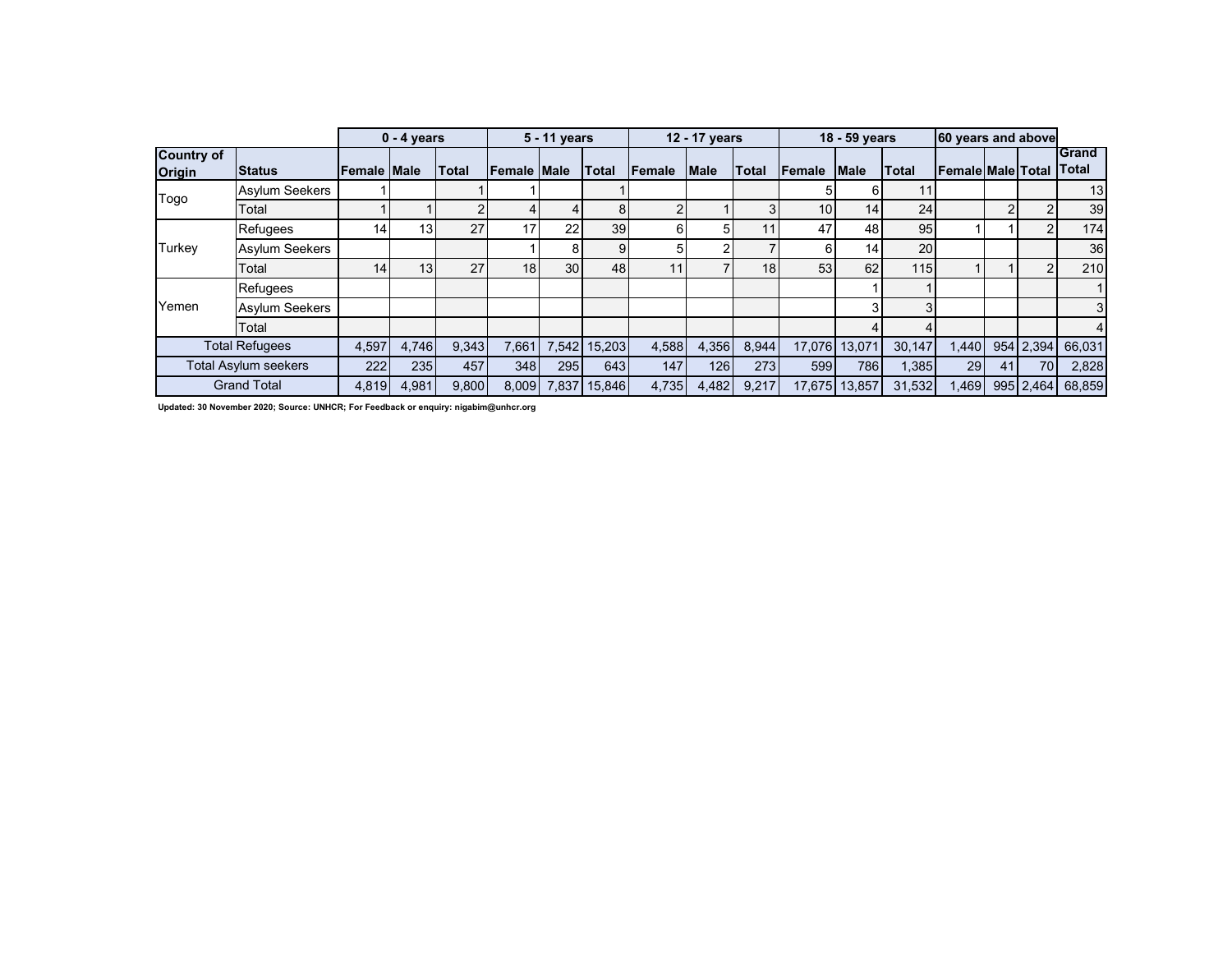

### **AGE AND GENDER BREAKDOWN OF URBAN REFUGEES AND ASYLUM SEEKERS IN NIGERIA PER STATE**

|              |                                  |     | $0 - 4$ years    |                |                | 5 - 11 years |                |                | 12 - 17 years  |                |                | 18 - 59 years  |                | 60 years and above |                |                |                         |
|--------------|----------------------------------|-----|------------------|----------------|----------------|--------------|----------------|----------------|----------------|----------------|----------------|----------------|----------------|--------------------|----------------|----------------|-------------------------|
| <b>State</b> | Refugee Status Female Male       |     |                  | Total          | Female Male    |              | Total          | Female         | Male           | Total          | Female Male    |                | Total          | Female Male Total  |                |                | <b>Grand Total</b>      |
|              | Refugees                         |     |                  |                |                |              | $\overline{2}$ |                |                |                |                | 3              | 5              |                    |                |                |                         |
| Abia         | Total                            |     |                  |                | $\mathfrak{p}$ |              | 2              |                |                |                | $\overline{2}$ |                | 5              |                    |                |                |                         |
|              | Refugees                         |     |                  |                |                |              |                |                |                |                |                |                |                |                    |                |                |                         |
| Adamawa      | Asylum Seekers                   |     |                  |                |                |              |                |                |                |                |                | 2              | $\overline{c}$ |                    |                |                |                         |
|              | Total                            |     |                  |                |                |              |                |                |                |                |                |                | 3              |                    |                |                |                         |
| Akwa Ibom    | Refugees                         |     |                  |                |                |              |                |                |                |                |                |                | $\overline{2}$ |                    |                |                |                         |
|              | Total                            |     |                  |                |                |              |                |                |                |                |                |                | $\overline{2}$ |                    |                |                |                         |
|              | Refugees                         |     |                  |                |                |              |                |                |                |                |                |                | 3              |                    | $\overline{2}$ | 2              |                         |
| Anambra      | <b>Asylum Seekers</b>            |     |                  |                |                |              |                |                |                |                |                |                |                |                    |                |                |                         |
|              | Total                            |     |                  |                |                |              |                |                |                |                |                | 3              | 4              |                    | $\overline{2}$ | $\overline{c}$ |                         |
|              | Refugees                         |     |                  |                |                |              |                |                |                |                |                |                |                |                    |                |                |                         |
| Bauchi       | <b>Asylum Seekers</b>            |     | $\overline{c}$   | 3              |                |              |                |                |                |                |                | $\overline{2}$ | 3              |                    |                |                |                         |
|              | Total                            |     | $\overline{2}$   | 3              |                |              |                |                |                |                |                | $\overline{2}$ | 3              |                    |                |                |                         |
|              | Refugees                         |     |                  |                |                |              |                | 2              |                | 3              |                |                | 3              |                    | 1              |                |                         |
| Benue        | Asylum Seekers                   |     |                  |                |                |              |                |                |                |                |                |                |                |                    |                |                |                         |
|              | Total                            |     |                  |                |                |              | 1              | $\overline{2}$ | 1              | 3              | $\overline{A}$ | 2              | 3              |                    | $\overline{c}$ | $\overline{c}$ |                         |
|              | Refugees                         |     |                  |                |                |              |                |                |                |                |                |                | 4              |                    | 1              |                |                         |
| Borno        | Asylum Seekers                   | 188 | 179              | 367            | 265            | 209          | 474            | 90             | 71             | 161            | 271            | 138            | 409            | 15                 | 14             | 29             | 1,440                   |
|              | Total                            | 188 | 179              | 367            | 265            | 209          | 474            | 90             | 71             | 161            | 271            | 142            | 413            | 15                 | 15             | 30             | 1,445                   |
|              | Refugees                         |     |                  |                |                |              |                |                | $\overline{2}$ | 3 <sub>l</sub> |                |                | 5              |                    |                |                |                         |
|              | <b>Cross Rive Asylum Seekers</b> |     | $\boldsymbol{2}$ | $\overline{2}$ |                |              |                |                |                |                | 4              |                | 8              |                    | 1              |                | 12                      |
|              | Total                            |     | $\overline{2}$   | $\overline{2}$ | $\overline{2}$ |              | $\overline{2}$ |                | $\overline{2}$ | 3 <sup>1</sup> | 5 <sup>1</sup> | 8              | 13             |                    | $\mathbf{1}$   |                | $\overline{21}$         |
| Delta        | Refugees                         |     |                  |                |                |              |                |                | $\overline{2}$ | $\overline{c}$ | 5              | $\mathfrak{p}$ | 7              |                    | $\overline{c}$ | $\overline{2}$ | 11                      |
|              | Total                            |     |                  |                |                |              |                |                | $\overline{2}$ | $\overline{2}$ | 5              | $\overline{2}$ |                |                    | $\overline{2}$ | $\overline{2}$ | 11                      |
| Edo          | Refugees                         |     |                  |                |                |              |                |                |                |                | 4              | $\overline{2}$ | 6              |                    |                |                | 8                       |
|              | <b>Asylum Seekers</b>            |     |                  |                |                |              |                |                |                |                |                |                | $\overline{2}$ |                    |                |                | $\overline{\mathbf{c}}$ |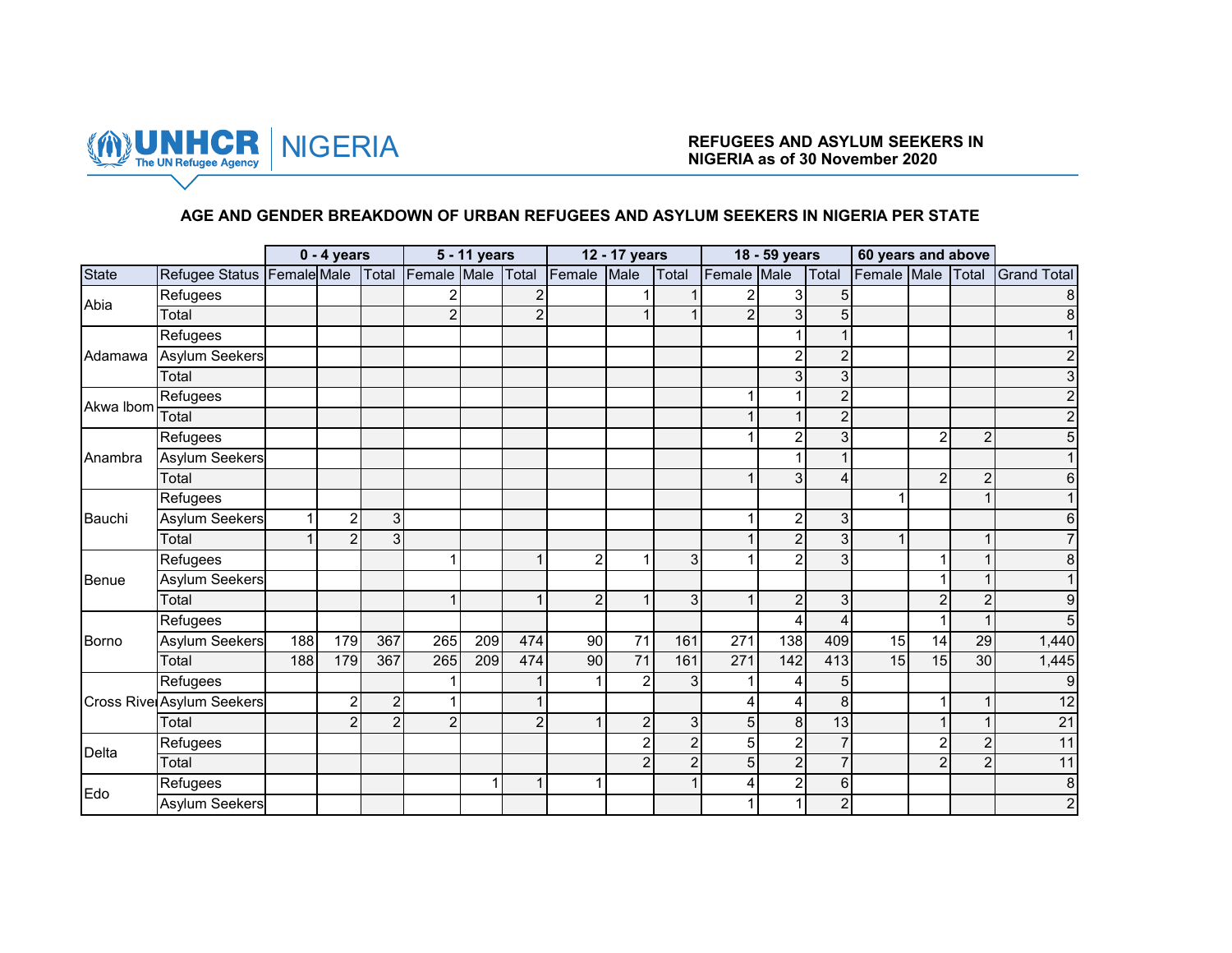|              |                                              |                 | $0 - 4$ years   |                 |                 | 5 - 11 years    |                  |                 | 12 - 17 years   |                 |                 | 18 - 59 years    |                         | 60 years and above |                 |                 |                    |
|--------------|----------------------------------------------|-----------------|-----------------|-----------------|-----------------|-----------------|------------------|-----------------|-----------------|-----------------|-----------------|------------------|-------------------------|--------------------|-----------------|-----------------|--------------------|
| <b>State</b> | Refugee Status Female Male Total Female Male |                 |                 |                 |                 |                 |                  | Total Female    | Male            | Total           | Female          | Male             | Total                   | Female Male Total  |                 |                 | <b>Grand Total</b> |
| Edo          | Total                                        |                 |                 |                 |                 |                 |                  |                 |                 |                 | 5               | 3                | 8                       |                    |                 |                 | 10                 |
|              | Refugees                                     |                 |                 |                 | $\overline{2}$  | 5               | $\overline{7}$   | 3               | $\overline{2}$  | 5               | 4               | 5                | 9                       |                    |                 |                 | $\overline{21}$    |
| Enugu        | <b>Asylum Seekers</b>                        |                 |                 |                 |                 |                 |                  |                 |                 |                 |                 |                  | 4                       |                    |                 |                 | 4                  |
|              | Total                                        |                 |                 |                 | $\overline{2}$  | 5               | $\overline{7}$   | 3               | $\overline{c}$  | 5               | $\overline{4}$  | 9                | 13                      |                    |                 |                 | 25                 |
|              | Refugees                                     | 5               | 9               | 14              | 19              | 16              | 35               | 6               | 3 <sup>1</sup>  | 9               | $\overline{51}$ | 116              | 167                     | $\overline{5}$     | 10              | 15              | 240                |
| Abuja        | <b>Asylum Seekers</b>                        | 4               | 12              | 16              | 4               | 13              | 17               | 8               | 8 <sup>1</sup>  | 16              | 89              | 226              | 315                     | 3                  | 8               | 11              | 375                |
|              | Total                                        | $\overline{9}$  | $\overline{21}$ | 30              | $\overline{23}$ | $\overline{29}$ | $\overline{52}$  | $\overline{14}$ | 11              | $\overline{25}$ | 140             | $\overline{342}$ | 482                     | 8                  | $\overline{18}$ | $\overline{26}$ | 615                |
|              | Refugees                                     |                 |                 |                 |                 |                 |                  |                 |                 |                 | 1               |                  |                         |                    |                 |                 |                    |
| Imo          | <b>Asylum Seekers</b>                        |                 |                 |                 |                 |                 |                  |                 |                 |                 |                 |                  |                         |                    |                 |                 |                    |
|              | Total                                        |                 |                 |                 |                 |                 |                  |                 |                 |                 | 1               |                  | $\overline{2}$          |                    |                 |                 |                    |
|              | Refugees                                     | 4               | 1               | 5               | 3               | 1               | 4                | $\overline{2}$  |                 | $\overline{2}$  | 6               | 10               | 16                      |                    |                 |                 | $\overline{27}$    |
| Kaduna       | <b>Asylum Seekers</b>                        |                 |                 |                 |                 |                 |                  |                 |                 |                 | $\overline{c}$  | $\overline{4}$   | 6                       |                    |                 |                 | 6                  |
|              | Total                                        | $\overline{4}$  | $\mathbf{1}$    | 5               | 3               | 1               | 4                | $\overline{c}$  |                 | $\overline{2}$  | 8               | 14               | 22                      |                    |                 |                 | 33                 |
|              | Refugees                                     | 10              | 8 <sup>1</sup>  | 18              | 16              | 25              | 41               | 18              | 16              | $\overline{34}$ | 146             | $\overline{77}$  | 223                     | 14                 | 4               | 18              | 334                |
| Kano         | <b>Asylum Seekers</b>                        | $\overline{2}$  | $\overline{2}$  | $\overline{4}$  | 12              | $\overline{7}$  | 19               | $6\phantom{1}$  | 8 <sup>1</sup>  | 14              | 60              | 45               | 105                     | 6                  | $\overline{5}$  | 11              | 153                |
|              | Total                                        | $\overline{12}$ | 10              | 22              | 28              | $\overline{32}$ | 60               | 24              | $\overline{24}$ | 48              | 206             | $\overline{122}$ | 328                     | $\overline{20}$    | $\overline{9}$  | 29              | 487                |
| Katsina      | Refugees                                     |                 |                 |                 |                 |                 |                  |                 |                 |                 | 3               | $\overline{2}$   | 5                       |                    |                 |                 |                    |
|              | Total                                        |                 |                 |                 |                 |                 |                  |                 |                 |                 | 3 <sup>1</sup>  | $\overline{2}$   | $\overline{5}$          |                    |                 |                 | 5                  |
|              | Refugees                                     |                 |                 |                 |                 |                 |                  |                 |                 |                 |                 | 4                | $\overline{4}$          |                    |                 |                 |                    |
| Kogi         | Asylum Seekers                               |                 | 1               | $\mathbf 1$     |                 |                 |                  |                 |                 |                 | 3               | 9                | $\overline{12}$         |                    |                 |                 | $\overline{13}$    |
|              | Total                                        |                 | 1               |                 |                 |                 |                  |                 |                 |                 | 3               | $\overline{13}$  | 16                      |                    |                 |                 | 17                 |
|              | Refugees                                     |                 |                 |                 | 2               |                 | $\overline{2}$   | 3               | 3 <sup>1</sup>  | 6               | 4               | 9                | 13                      |                    |                 |                 | $\overline{21}$    |
| Kwara        | <b>Asylum Seekers</b>                        |                 |                 |                 |                 |                 | $\mathbf{1}$     | $\overline{c}$  |                 | $\overline{2}$  | 3               | $\overline{c}$   | 5                       |                    |                 |                 | 8                  |
|              | Total                                        |                 |                 |                 | 3               |                 | 3                | 5               | 3 <sup>1</sup>  | 8               | $\overline{7}$  | $\overline{11}$  | $\overline{18}$         |                    |                 |                 | 29                 |
|              | Refugees                                     | 56              | 55              | 111             | 159             | 169             | 328              | 119             | 112             | 231             | 433             | 793              | ,226                    | 8                  | 42              | 50              | 1,946              |
| Lagos        | <b>Asylum Seekers</b>                        | $\overline{27}$ | 33              | 60              | 62              | 62              | $\overline{124}$ | $\overline{39}$ | $\overline{38}$ | $\overline{77}$ | 146             | 305              | 451                     | $\overline{5}$     | $\overline{11}$ | 16              | 728                |
|              | Total                                        | 83              | $\overline{88}$ | $\frac{1}{171}$ | 221             | 231             | 452              | 158             | 150             | 308             | 579             | ,098             | 1,677                   | $\overline{13}$    | 53              | 66              | 2,674              |
|              | <b>Asylum Seekers</b>                        |                 |                 |                 |                 |                 |                  |                 |                 |                 |                 | 3                |                         |                    |                 |                 |                    |
| Niger        | Total                                        |                 |                 |                 |                 |                 |                  |                 |                 |                 | 1               | 3                | $\overline{\mathbf{4}}$ |                    |                 |                 |                    |
|              | Refugees                                     | 1               | 1               | $\overline{c}$  | 6               | 3               | 9                | $\overline{7}$  | 7               | 14              | $\overline{38}$ | 60               | $\overline{98}$         |                    | 5               | 5 <sub>l</sub>  | 128                |
| Ogun         | <b>Asylum Seekers</b>                        |                 | 3               | 3               | $\overline{a}$  | 1               | 3                | $\overline{2}$  | 1               | 3               | 11              | 15               | $\overline{26}$         |                    | 1               |                 | 36                 |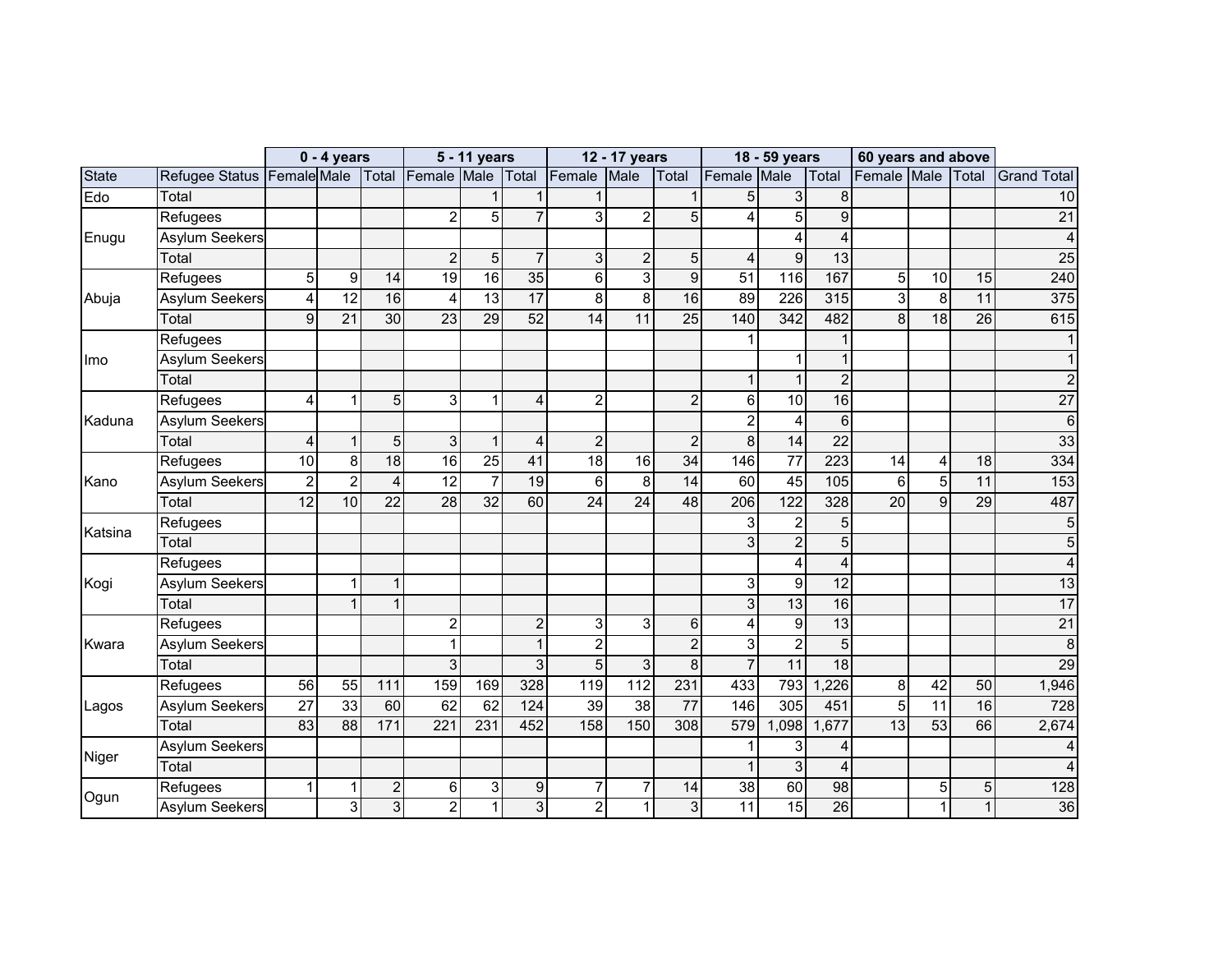|               |                             |                | $0 - 4$ years  |          |                | 5 - 11 years   |                |        | 12 - 17 years  |                |                         | 18 - 59 years   |                | 60 years and above |                |                |                    |
|---------------|-----------------------------|----------------|----------------|----------|----------------|----------------|----------------|--------|----------------|----------------|-------------------------|-----------------|----------------|--------------------|----------------|----------------|--------------------|
| <b>State</b>  | Refugee Status Female Male  |                |                | Total    | Female Male    |                | Total          | Female | Male           | Total          | Female                  | Male            | Total          | Female Male        |                | <b>Total</b>   | <b>Grand Total</b> |
| Ogun          | Total                       |                | 4              | 5        | 8              | 4              | 12             | 9      | 8              | 17             | 49                      | $\overline{75}$ | 124            |                    | $6\phantom{1}$ | 6              | 164                |
|               | Refugees                    |                |                |          |                |                |                |        |                |                |                         |                 |                |                    |                |                |                    |
| Ondo          | <b>Asylum Seekers</b>       |                |                |          |                |                |                |        |                |                |                         |                 |                |                    |                |                |                    |
|               | Total                       |                |                |          |                |                |                |        |                |                |                         |                 | $\overline{2}$ |                    |                |                |                    |
|               | Refugees                    |                |                |          |                |                | $\mathbf{1}$   | 3      |                | 3              | $\overline{\mathbf{c}}$ | $\overline{2}$  | 4              |                    |                |                |                    |
| Osun          | <b>Asylum Seekers</b>       |                |                |          |                |                | $\overline{c}$ |        |                |                | 3                       | $\mathfrak{p}$  | 5              |                    |                |                |                    |
|               | Total                       |                |                |          | $\overline{2}$ |                | $\overline{3}$ | 3      |                | 3              | $\overline{5}$          |                 | 9              |                    |                |                | 15                 |
|               | Refugees                    |                |                |          |                | 3              | 3              |        |                | $\overline{2}$ | $\overline{7}$          | 20              | 27             |                    | 3              | $\overline{3}$ | 35                 |
| Oyo           | <b>Asylum Seekers</b>       |                | 1              |          |                | 2              | $\overline{c}$ |        |                |                | 4                       | 9               | 13             |                    |                |                | 16                 |
|               | Total                       |                | 1              |          |                | 5              | 5              |        |                | $\overline{2}$ | 11                      | $\overline{29}$ | 40             |                    | 3              | 3 <sup>1</sup> | 51                 |
|               | Refugees                    |                | 3              | $\Delta$ | 2              | $\overline{2}$ | 4              |        |                |                | 5                       | 11              | 16             |                    | 1              |                | $\overline{25}$    |
| Plateau       | <b>Asylum Seekers</b>       |                |                |          |                |                |                |        |                |                |                         | $\overline{2}$  | $\overline{2}$ |                    |                |                | $\overline{2}$     |
|               | Total                       |                | 3              | Δ        | 2              | $\overline{2}$ | 4              |        |                |                | 5                       | 13              | 18             |                    | 1              |                | $\overline{27}$    |
|               | Refugees                    |                |                |          |                |                | $\mathbf{1}$   |        | 2              | $\overline{c}$ |                         |                 | 4              |                    |                |                |                    |
| <b>Rivers</b> | <b>Asylum Seekers</b>       |                |                |          |                |                |                |        |                |                |                         | 5               | 5              |                    |                |                | 5                  |
|               | Total                       |                |                |          |                |                | $\mathbf 1$    |        | $\overline{2}$ | $\overline{2}$ |                         | q               | 9              |                    |                |                | 12                 |
|               | Refugees                    |                |                |          |                |                |                |        |                |                |                         |                 |                |                    |                |                |                    |
| Sokoto        | <b>Asylum Seekers</b>       |                |                |          |                |                |                |        |                |                |                         | З               | 3              |                    |                |                |                    |
|               | Total                       |                |                |          |                |                |                |        |                |                |                         |                 | 4              |                    |                |                |                    |
|               | Refugees                    |                |                |          |                |                |                |        |                |                |                         |                 | 4              |                    |                |                |                    |
| Taraba        | <b>Asylum Seekers</b>       |                |                |          |                |                |                |        |                |                |                         |                 | $\overline{2}$ |                    |                |                |                    |
|               | Total                       |                |                |          |                |                |                |        |                |                |                         | 5               | 6              |                    |                |                | 6                  |
| Yobe          | Refugees                    | $\overline{2}$ | 3              | 5        |                | 2              | $\overline{2}$ |        |                |                | 4                       | 6               | 10             |                    |                |                | 17                 |
|               | Total                       | $\overline{2}$ | $\overline{3}$ | 5        |                | $\overline{2}$ | $\overline{2}$ |        |                |                | 4                       | 6               | 10             |                    |                |                | $\overline{17}$    |
|               | <b>Total Refugees</b>       | 79             | 80             | 159      | 215            | 227            | 442            | 166    | 153            | 319            | 721                     | 1,144           | 1,865          | 28                 | 71             | 99             | 2,884              |
|               | <b>Total Asylum seekers</b> | 222            | 235            | 457      | 348            | 295            | 643            | 147    | 126            | 273            | 599                     | 786             | 1,385          | 29                 | 41             | 70             | 2,828              |
|               | <b>Grand Total</b>          | 301            | 315            | 616      | 563            | 522            | 1,085          | 313    | 279            | 592            | 1,320                   |                 | 1,930 3,250    | 57                 | 112            | 169            | 5,712              |

**Updated: 30 November 2020; Source: UNHCR; For Feedback or enquiry: nigabim@unhcr.org**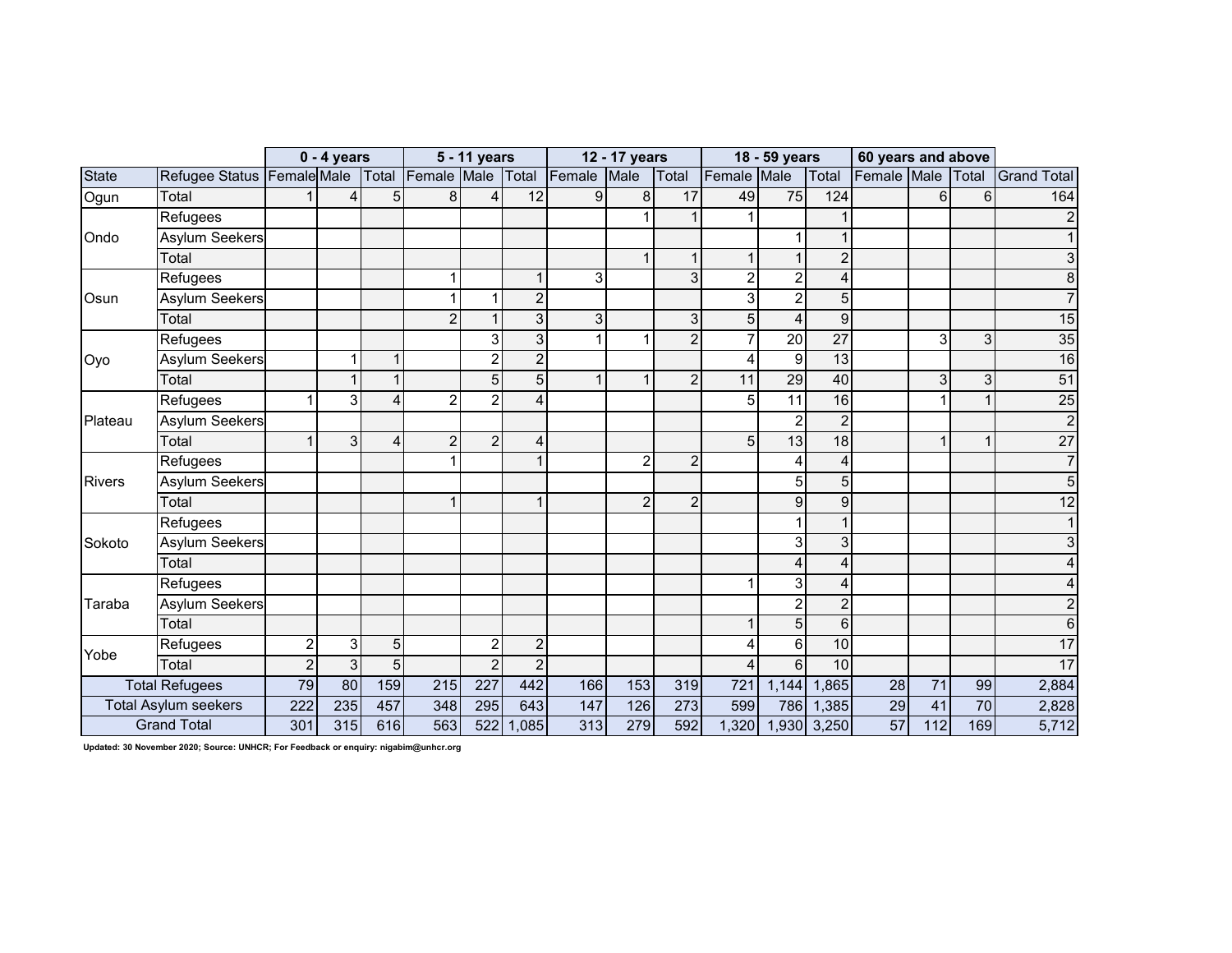

## NIGERIA **REFUGEES AND ASYLUM SEEKERS IN NIGERIA as of 30 November 2020**

|                    |                  |                 | $0 - 4$ years  |                |                 | 5 - 11 years    |                  |                                                                   | 12 - 17 years   |                 |                 | 18 - 59 years           |                 | 60 years and above |                |                 |                               |
|--------------------|------------------|-----------------|----------------|----------------|-----------------|-----------------|------------------|-------------------------------------------------------------------|-----------------|-----------------|-----------------|-------------------------|-----------------|--------------------|----------------|-----------------|-------------------------------|
| <b>State</b>       | <b>LGA</b>       |                 |                |                |                 |                 |                  | Female Male Total Female Male Total Female Male Total Female Male |                 |                 |                 |                         | Total           |                    |                |                 | Female Male Total Grand Total |
|                    | Aba North        |                 |                |                |                 |                 |                  |                                                                   |                 |                 |                 |                         |                 |                    |                |                 |                               |
| Abia               | Isuikwua         |                 |                |                |                 |                 |                  |                                                                   |                 | $\mathbf{1}$    | $\mathbf 1$     | $\overline{2}$          | 3               |                    |                |                 | 4                             |
|                    | Obioma-N         |                 | 1              | 1              |                 |                 |                  |                                                                   |                 |                 |                 |                         |                 |                    |                |                 | $\overline{c}$                |
|                    | Total            |                 |                |                |                 |                 |                  |                                                                   |                 | $\mathbf{1}$    | $\overline{2}$  | $\overline{3}$          | 5 <sup>5</sup>  |                    |                |                 | $\overline{7}$                |
|                    | Eket             |                 | 5              | 6              | 5               | $\overline{7}$  | 12               | $\overline{3}$                                                    |                 | $\overline{7}$  | 41              | $\overline{42}$         | 83              | $\overline{2}$     | 3 <sup>1</sup> | 5 <sup>1</sup>  | 113                           |
|                    | <b>Esit Eket</b> | 12              | 12             | 24             | 16              | $\overline{13}$ | 29               | $\overline{13}$                                                   | 9               | $\overline{22}$ | 145             | 64                      | 209             | 15                 | 11             | 26              | 310                           |
|                    | Etim Ekpo        |                 |                |                |                 | $\overline{2}$  | $\overline{3}$   | $\mathbf 1$                                                       |                 | $\mathbf{1}$    | $\overline{a}$  |                         | $\overline{2}$  |                    |                |                 | $\overline{7}$                |
|                    | Ibesikpo Asutan  |                 |                |                |                 |                 |                  |                                                                   |                 |                 | 4               | $\overline{3}$          |                 |                    |                | 1               | $\infty$                      |
|                    | Ikot Abasi       |                 | 1              | $\overline{2}$ |                 |                 | $\mathbf{1}$     |                                                                   |                 | $\mathbf{1}$    | $\overline{4}$  | $\mathbf{1}$            | 5 <sub>l</sub>  |                    |                | $\mathbf{1}$    | 10                            |
|                    | Itu              | 6               | 5              | 11             | 9               | $\overline{c}$  | 11               | 6                                                                 | 3               | $\overline{9}$  | 29              | 18                      | 47              | $\mathfrak{p}$     | $\overline{2}$ | $\overline{4}$  | 82                            |
| Akwa Ibom          | Mbo              |                 | 3              | 4              | 9               | $\overline{c}$  | 11               | $\overline{3}$                                                    | $\overline{7}$  | 10              | 13              | $\overline{\mathbf{4}}$ | 17              |                    |                |                 | 42                            |
|                    | Mkpat Enin       | $\overline{2}$  | $\overline{3}$ | $\overline{5}$ | $\overline{2}$  | 4               | $\overline{6}$   | $\mathbf{1}$                                                      | $\overline{2}$  | $\overline{3}$  | 21              | 11                      | 32              | 6                  |                | $\overline{7}$  | 53                            |
|                    | Oron             | 19              | 23             | 42             | 30              | 45              | 75               | 30                                                                | 27              | 57              | 123             | 90                      | 213             | 5                  | $\overline{2}$ | $\overline{7}$  | 394                           |
|                    | Oruk Anam        |                 |                |                |                 |                 |                  |                                                                   |                 |                 |                 | $\mathbf{1}$            |                 |                    |                |                 | $\mathbf{1}$                  |
|                    | Uruan            |                 | $\mathbf{1}$   | $\mathbf{1}$   | 3               | $\mathbf{1}$    | 4                |                                                                   | 4               | 4               | 6               | $\mathbf{8}$            | 14              |                    |                | $\mathbf{1}$    | 24                            |
|                    | Uyo              | 10              | 12             | 22             | 12              | 14              | 26               | 4                                                                 | 8               | 12              | 51              | 41                      | 92              |                    | 5 <sub>l</sub> | 5               | 157                           |
|                    | Total            | $\overline{52}$ | 66             | 118            | 88              | 90              | 178              | 61                                                                | 65              | 126             | 439             | 283                     | 722             | $\overline{32}$    | 25             | $\overline{57}$ | 1,201                         |
| Anambra            | Orumba North     |                 |                |                |                 |                 |                  |                                                                   |                 |                 |                 |                         |                 |                    |                |                 | $\mathbf{1}$                  |
|                    | Total            |                 |                |                |                 |                 |                  |                                                                   |                 |                 |                 |                         |                 |                    |                |                 |                               |
|                    | Gboko            |                 |                |                |                 |                 |                  |                                                                   |                 |                 |                 |                         |                 |                    |                |                 |                               |
| Benue              | Kwande           | 943             |                | 960 1,903      |                 | 1,457 1,503     | 2,960            | 709                                                               |                 | 662 1,371       | 2,240           | 1,234                   | 3,474           | 145                | 82             | 227             | 9,935                         |
|                    | Makurdi          | 1               | $\overline{3}$ | 4              |                 |                 |                  |                                                                   |                 |                 | 2               | $\overline{3}$          | $5\overline{)}$ |                    |                |                 | $\overline{9}$                |
|                    | Total            | 944             |                | 963 1,907      |                 | 1,457 1,503     | 2,960            | 709                                                               |                 | 662 1,371       | 2,242           | 1,238                   | 3,480           | 145                | 82             | 227             | 9,945                         |
|                    | Abi              |                 |                |                |                 |                 |                  |                                                                   |                 |                 |                 |                         |                 |                    |                |                 |                               |
|                    | Akamkpa          | 195             | 226            | 421            | 269             | 258             | 527              | 167                                                               | 225             | 392             | 1,537           | 1,143                   | 2,680           | 194                | 126            | 320             | 4,340                         |
| <b>Cross River</b> | Akpabuyo         | 1               | $\overline{c}$ | 3              | 3               | 6               | $\boldsymbol{9}$ | $\overline{2}$                                                    | 3               | 5 <sup>1</sup>  | 25              | 28                      | 53              |                    |                | $\mathbf 1$     | 71                            |
|                    | Bakassi          | 20              | 19             | 39             | $\overline{27}$ | $\overline{31}$ | 58               | $\overline{24}$                                                   | $\overline{23}$ | 47              | 335             | 229                     | 564             | 11                 | 4              | 15              | 723                           |
|                    | <b>Bekwara</b>   |                 | 3              | 3 <sup>1</sup> | 4               | $\mathbf{3}$    | $\overline{7}$   | $\mathbf{1}$                                                      | 4               | 5 <sup>1</sup>  | $\vert 4 \vert$ | 3                       | $\overline{7}$  |                    |                |                 | 22                            |

### **AGE AND GENDER BREAKDOWN OF CAMEROONIAN REFUGEES IN NIGERIA**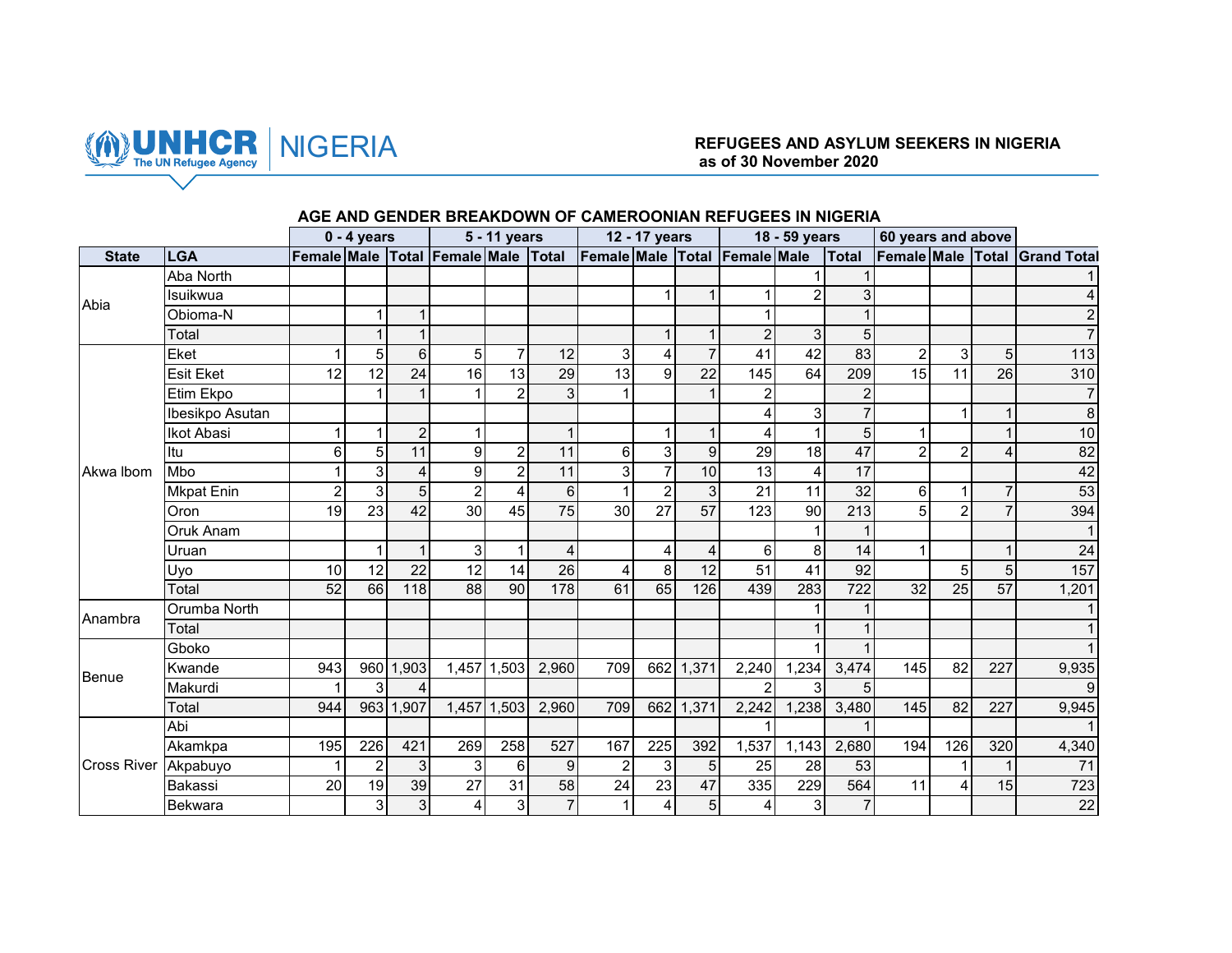|                    |                   |                                     | $0 - 4$ years   |                   |                 | 5 - 11 years     |                 |                 | 12 - 17 years |                   |                               | 18 - 59 years    |                | 60 years and above |                 |                 |                    |
|--------------------|-------------------|-------------------------------------|-----------------|-------------------|-----------------|------------------|-----------------|-----------------|---------------|-------------------|-------------------------------|------------------|----------------|--------------------|-----------------|-----------------|--------------------|
| <b>State</b>       | <b>LGA</b>        | Female Male Total Female Male Total |                 |                   |                 |                  |                 |                 |               |                   | Female Male Total Female Male |                  | Total          | Female Male Total  |                 |                 | <b>Grand Total</b> |
|                    | Boki              | 185                                 | 189             | 374               | 308             | 264              | 572             | 186             | 165           | 351               | 524                           | 337              | 861            | 59                 | 35              | 94              | 2,252              |
|                    | Calabar South     | $\overline{7}$                      | $\overline{17}$ | 24                | $\overline{24}$ | $\overline{12}$  | $\overline{36}$ | 15              | 14            | 29                | 109                           | $\overline{118}$ | 227            | 9                  | $\overline{8}$  | $\overline{17}$ | 333                |
|                    | Calabar-municipal | 37                                  | 42              | 79                | 64              | 75               | 139             | 86              | 64            | 150               | 441                           | 414              | 855            | 16                 | 11              | 27              | 1,250              |
|                    | Etung             | 63                                  | 62              | $\overline{125}$  | 109             | $\overline{121}$ | 230             | $\overline{80}$ | 87            | 167               | 258                           | $\frac{1}{143}$  | 401            | $\overline{21}$    | $\overline{21}$ | $\overline{42}$ | 965                |
|                    | Ikom              | 132                                 | 101             | 233               | 222             | 218              | 440             | 159             | 147           | 306               | 528                           | 315              | 843            | 26                 | 9               | 35              | 1,857              |
|                    | Manyu             |                                     |                 |                   |                 |                  |                 |                 |               |                   |                               |                  |                |                    |                 |                 |                    |
| <b>Cross River</b> | Obanliku          | 144                                 | 135             | 279               | 239             | 199              | 438             | 163             | 109           | 272               | 536                           | 369              | 905            | $\overline{72}$    | 41              | 113             | 2,007              |
|                    | Obubra            | 1                                   |                 |                   | $\overline{2}$  | $\mathbf{1}$     | $\overline{3}$  |                 |               |                   | $\overline{2}$                |                  |                |                    |                 |                 |                    |
|                    | Obudu             | 25                                  | 31              | 56                | 61              | 57               | 118             | 40              | 43            | 83                | 113                           | 76               | 189            | 7                  | 3               | 10              | 456                |
|                    | Odukpani          | $\mathbf{1}$                        | $\mathbf{1}$    | $\overline{2}$    |                 |                  |                 |                 |               |                   |                               | $\overline{2}$   |                |                    |                 |                 | 5                  |
|                    | Ogoja             |                                     |                 | 1,631 1,683 3,314 |                 | 2,892 2,738      | 5,630           |                 |               | 1,688 1,686 3,374 | $\overline{5,652}$            |                  | 4,409 10,061   | 510                | 285             | 795             | 23,174             |
|                    | Yakurr            |                                     |                 |                   |                 |                  | $\mathbf{1}$    | $\mathcal{P}$   |               | $\overline{2}$    |                               |                  |                |                    |                 |                 |                    |
|                    | Yala Cross        |                                     |                 |                   |                 |                  |                 |                 |               |                   |                               |                  |                |                    |                 |                 |                    |
|                    | Total             |                                     |                 | 2,442 2,511 4,953 |                 | 4,225 3,983      | 8,208           |                 |               | 2,613 2,570 5,183 | 10,068                        |                  | 7,591 17,659   | 925                |                 | 544 1,469       | 37,472             |
|                    | Esan Central      |                                     |                 |                   |                 |                  |                 |                 |               |                   |                               |                  |                |                    |                 |                 |                    |
| Edo                | Ovia North East   |                                     |                 |                   |                 |                  |                 |                 |               |                   | 1                             |                  | $\mathcal{P}$  |                    |                 |                 | 2                  |
|                    | Total             |                                     |                 |                   |                 |                  |                 |                 |               |                   | 1                             | $\mathbf{1}$     | $\mathfrak{p}$ |                    |                 |                 | 3                  |
|                    | Enugu South       |                                     |                 |                   |                 |                  |                 |                 |               |                   | $\overline{2}$                |                  | 3              |                    |                 |                 | 3                  |
| Enugu              | <b>Nsukka</b>     |                                     |                 |                   |                 |                  |                 |                 |               |                   |                               |                  |                |                    |                 |                 |                    |
|                    | Total             |                                     |                 |                   |                 |                  |                 |                 |               |                   | $\overline{2}$                | $\overline{2}$   |                |                    |                 |                 |                    |
|                    | Abuja Municipal   |                                     |                 |                   |                 |                  |                 |                 |               |                   |                               | $\overline{c}$   |                |                    |                 |                 |                    |
| Abuja              | Total             |                                     |                 |                   |                 |                  |                 |                 |               |                   |                               | $\overline{2}$   | $\overline{2}$ |                    |                 |                 | $\overline{2}$     |
|                    | Aboh-mbaise       |                                     |                 |                   |                 |                  |                 |                 |               |                   |                               |                  |                |                    |                 |                 |                    |
|                    | Owerri West       |                                     | 1               | 1                 |                 | $\mathbf{1}$     | $\mathbf{1}$    |                 |               |                   | $\overline{c}$                |                  | 3              |                    |                 |                 | 5                  |
| Imo                | Owerri Municipal  |                                     |                 |                   |                 |                  |                 |                 |               |                   | 1                             |                  |                |                    |                 |                 |                    |
|                    | Total             |                                     |                 | $\overline{A}$    |                 | $\mathbf{1}$     | $\mathbf{1}$    |                 |               |                   | 3                             | $\overline{c}$   | 5              |                    |                 |                 |                    |
|                    | Epe               |                                     |                 |                   |                 |                  |                 |                 |               |                   |                               |                  |                |                    |                 |                 |                    |
| Lagos              | Ikeja             |                                     |                 |                   |                 |                  |                 |                 |               |                   |                               |                  |                |                    |                 |                 |                    |
|                    | Total             |                                     |                 |                   |                 |                  |                 |                 |               |                   |                               | $\overline{2}$   | $\mathcal{P}$  |                    |                 |                 | 2                  |
|                    | Jos North         |                                     |                 |                   |                 |                  |                 |                 |               |                   |                               |                  |                |                    |                 |                 |                    |
| Plateau            | Total             |                                     |                 |                   |                 |                  |                 |                 |               |                   |                               | $\mathbf 1$      |                |                    |                 |                 |                    |
|                    | Port-harcourt     |                                     |                 |                   |                 |                  |                 |                 |               |                   |                               |                  |                |                    |                 |                 |                    |
| <b>Rivers</b>      | Total             |                                     |                 |                   |                 |                  |                 |                 |               |                   |                               | $\mathbf{1}$     |                |                    |                 |                 |                    |